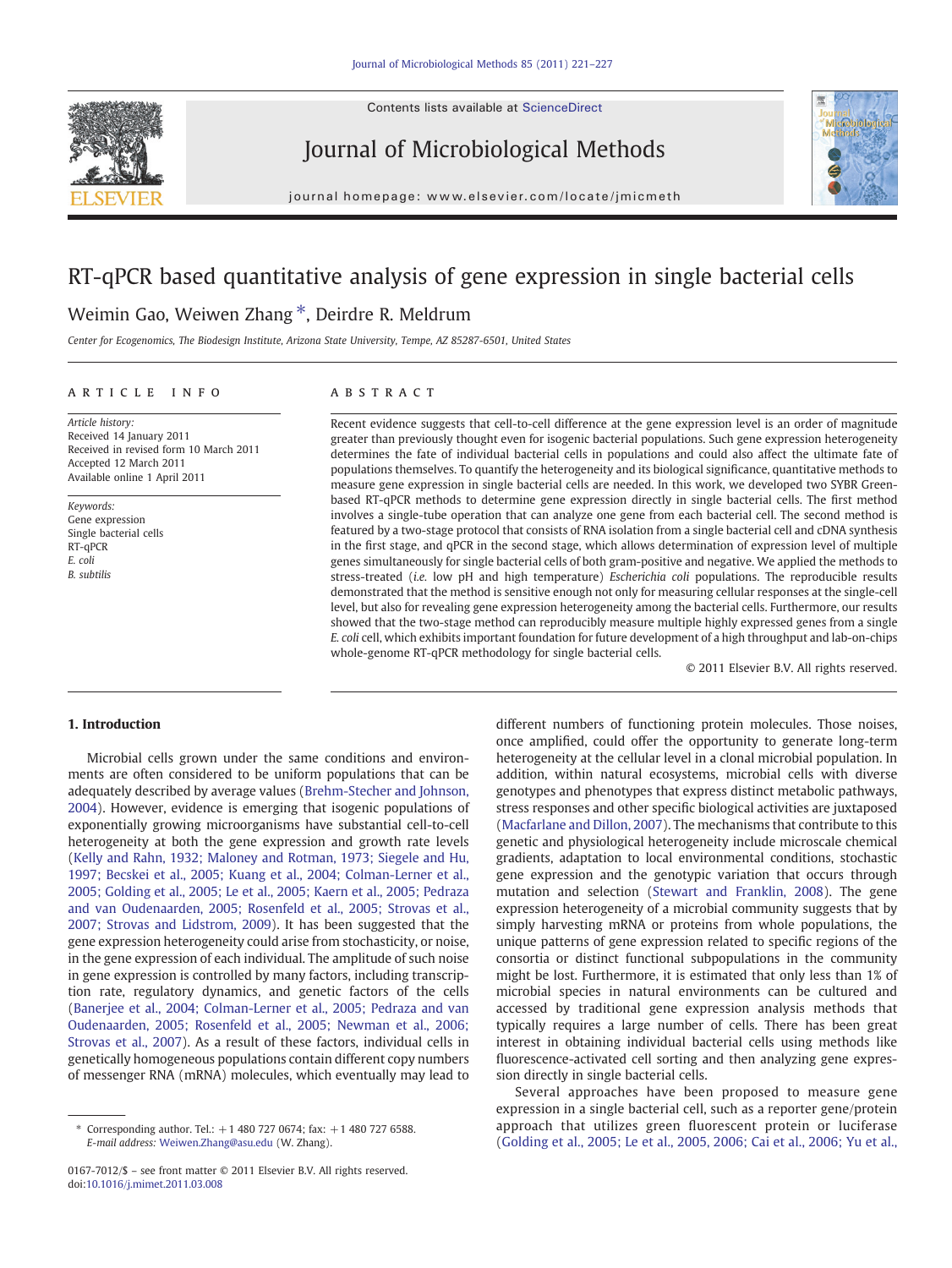[2006; Strovas et al., 2007; Guet et al., 2008; Stewart and Franklin,](#page-6-0) [2008; Strovas and Lidstrom, 2009](#page-6-0)), fluorescent probes in fluorescence in situ hybridization (FISH) experiments ([Levsky et al., 2002;](#page-6-0) [Capodieci et al., 2005\)](#page-6-0), and in situ PCR combined with in situ reverse transcription (in situ RT-PCR) [\(Aoi, 2002](#page-6-0)). However, these methods either require genetically engineered strains or very time- and laborconsuming molecular biology protocols to obtain measurement, and it is therefore very hard to improve their measurement throughput. Another method for gene expression analysis is confocal singlemolecule detection (SMD) technique to detect single fluorescent molecules with high signal-to-noise ratio (SNR). However, these analyses typically have higher requirements for instruments and are also very time- and labor-consuming ([Lu et al., 1998; Korn et al., 2003;](#page-6-0) [Raj et al, 2008; Raj and van Oudenaarden, 2009](#page-6-0)). An alternative, probably more straightforward and scalable approach, is to perform reversetranscript (RT) polymerase chain reaction (PCR) directly in single bacterial cells ([Kubista et al., 2006; Nolan et al., 2006](#page-6-0)). Coupled with various cell sorting and collecting methods, several protocols have been published for gene expression analysis by RT-qPCR for single-cell mammalian cells [\(Lindqvist et al., 2002; Hartshorn et al., 2007; Wacker](#page-6-0) [et al., 2008; Taniguchi et al., 2009; Li et al., 2010\)](#page-6-0). The most advanced protocol was published by [Taniguchi et al. \(2009\)](#page-6-0) who used a quantitative PCR method featuring a reusable single-cell cDNA library immobilized on beads for measuring the expression of multiple cDNA targets (from several copies to several hundred thousand copies) in a single mammalian cell, and the results showed that an experimental error is less than 15.9%, suggesting that the method is sufficiently accurate to investigate the heterogeneity of single cells.

So far no method has been published for gene expression measurement in single bacterial cells using the RT-qPCR based method, probably due to the fact that most bacterial cells are difficult to lyse efficiently, the half lives of the bacterial mRNA is short and its stability is low when compared with those from eukaryotic cells, and the bacterial cells are much smaller than mammalian cells (2–3 μm vs. 10–20 μm) and consequently the concentration for any given mRNA molecule may be relatively low. Many different real-time qPCR methods have been developed, including sequence-unspecific DNA labeling dyes (SYBR Green), primer-based technologies (Ampli-Fluor, Plexor, Lux primers), and techniques involving double-labeled probes, comprising hybridization (molecular beacon) and hydrolysis (TaqMan, CPT, LNA, and MGB) probes (Buh Gašparič [et al., 2010](#page-6-0)). Among them, two most popular methods are probe-based TaqMan PCR which requires a pair of PCR primers as regular PCR does, an additional fluorogenic probe which is an oligonucleotide with both a reporter fluorescent dye and a quencher dye attached, and intercalator-based SYBR Green method which requires a double-stranded DNA dye in the PCR reaction which binds to newly synthesized double-stranded DNA and emits fluorescence. In general, both the TaqMan and SYBR Green method are considered equally accurate and reliable, but the former is much more expensive ([Wong and Bai,](#page-6-0) [2006](#page-6-0)). Since our goal is to develop methods that can potentially be used for high throughput analysis, we chose the SYBR Green method as an inexpensive platform to start with. Attempts were made in our laboratory to overcome these issues and develop RT-qPCR based methods to determine the gene expression level directly at the single bacterial level. In this study, we report two SYBR Green-based RTqPCR approaches to determine gene expression in single bacterial cells. The first method involves a single-tube operation that can analyze one gene from each bacterial cell. The second method features a two-stage operation for RNA isolation/cDNA synthesis and qPCR analysis that allows measurement of multiple genes simultaneously for each bacterial cell. We used the methods to determine the gene expression heterogeneity among the exponentially growing Escherichia coli populations and their responses to low pH and high temperature stress. Technical variation (i.e. variation when the same samples were analyzed multiple times) of the methods and gene expression heterogeneity (i.e. expression difference of the same gene in different single cells) were determined.

# 2. Materials and methods

# 2.1. Primer design and selection of target sequence for qPCR

Four genes were chosen for single bacterial cell RT-qPCR in this study. The involvement of both dnaK and groES genes in heat shock response ([Bardwell and Craig, 1987; Tao et al., 1999](#page-6-0)) and gadA in low pH ([Tucker and Conway, 2002\)](#page-6-0) in E. coli has been well documented before. The choice of 16S rRNA gene was due to the highly expression level and could be used as an initial effort to conduct single bacterial RT-qPCR. Also, 16S rRNA could be used as a housekeeping gene for the purpose of expression calibration of other genes when multiple gene expression analysis was performed within single bacterial cells. DNA sequences of target genes of E. coli and Bacillus subtilis were retrieved from GeneBank. Primer 3 program available online was used for the primer design ([http://frodo.wi.mit.edu/primer3/\)](http://frodo.wi.mit.edu/primer3/). For each target gene, several primer pairs capable of amplifying a DNA fragment of about 200 bp were chosen and ordered from Invitrogen (San Diego, CA). The primer effectiveness and efficiency were evaluated first in bulk cells and the primer pairs showing the highest effectiveness and efficiency in qPCR analysis were selected for use in single-cell analysis. PCR primers for four target genes of E. coli (16S rRNA, dnaK, groES and gadA) and one target gene of B. subtilis (16S rRNA) used in single cell RT-qPCR are as shown in [Table 1.](#page-2-0)

# 2.2. Cell culturing and single cell picking

Both E. coli DH5 $\alpha$  and B. subtilis 168 were used in this experiment and cultivated in LB liquid broth overnight at 37 °C ([Sabina et al.,](#page-6-0) [2003\)](#page-6-0). E. coli was also cultivated in minimal M9 medium (glucose as carbon source) overnight at 37 °C [\(Sabina et al., 2003](#page-6-0)). Cell picking was done using a robotic single cell manipulation system developed in our research center [\(Anis et al., 2008\)](#page-6-0), which can aspirate a single bacterial cell in a total volume of 50 nl. Under a light microscopy ( $10\times$ objective) mounted with a computer monitor, a bacterial cell was selected and positioned with the micropipette tip (20 μm in diameter) using a closed-loop vision-based feedback controller [\(Anis et al.,](#page-6-0) [2008\)](#page-6-0). When the selected cell was aligned with the micropipette orifice, aspiration could be performed by applying a negative pressure to the micropipette capillary, which generated a drag force on the cell and pulled it inside. To make sure one and only one bacterial cell was pull inside, cell dispense was then performed. This aspirationdispense process could be repeated several times and visually monitored under microscopy to secure only one bacterial cell was aspirated into the micropipette capillary.

# 2.3. Single-cell RT-qPCR analysis

For single-tube RT-qPCR, the single cell aspirated was delivered onto the lid of a regular 0.1 ml PCR tube (Applied Biosystems Inc, Foster City, CA), containing 2 μl DEPC-treated water (Ambion, Austin, TX). After closing the lid, the tube was centrifuged briefly in a "Quick-Spin" Minifuge (ISC BioExpress, Kaysville, UT) to let the cell settle to the bottom of the tube. Immediately the tube was then subjected to heating on a thermal cycler (MJ Mini Personal Thermal Cycler, Bio-Rad Laboratories, Hercules, CA) at 95 °C for 4 min, and then used in singletube RT-qPCR thereafter, or stored at−80 °C for further gene expression analysis. Alternatively, cell suspension was subject to series dilution with DEPC-treated water to achieve a theoretical given cell number in a final total volume of  $2 \mu$ . The solution with cells  $(2 \mu l)$  was then subjected to heating on a thermal cycler (MJ Mini Personal Thermal Cycler, Bio-Rad Laboratories, Hercules, CA) at 95 °C for 4 min, and then used in single-tube RT-qPCR thereafter, or stored at  $-80$  °C for further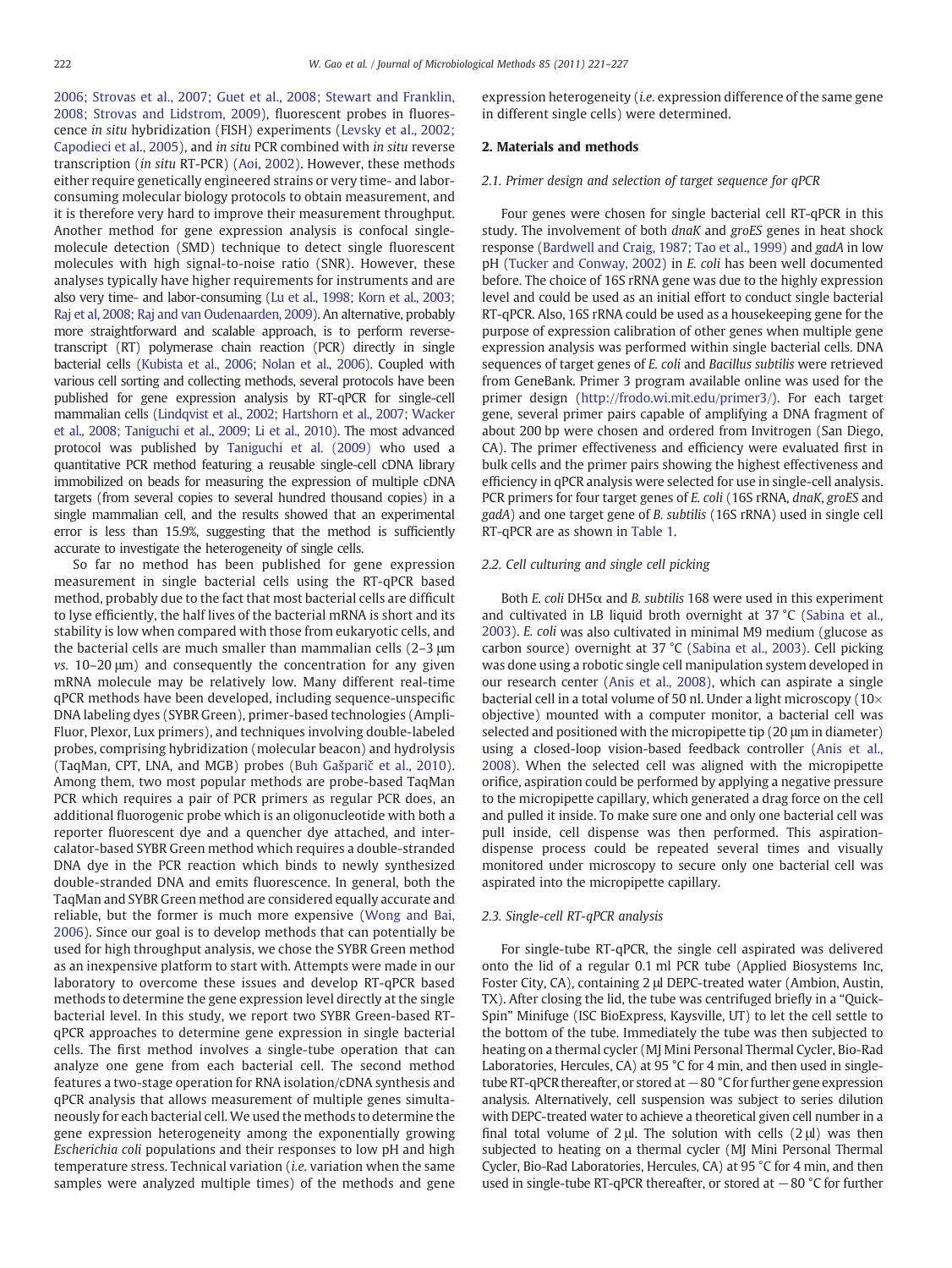<span id="page-2-0"></span>gene expression and the supersystem of  $\mathcal{L}_{\mathcal{S}}$  is a supersystem of  $\mathcal{L}_{\mathcal{S}}$ Table 1 Primer pairs for single cell qRT-PCR.

| Species     | Gene names | GeneBank accession no. | Product size (bp) | Forward primer               | Reverse primer              |
|-------------|------------|------------------------|-------------------|------------------------------|-----------------------------|
| E. coli     | 16S rRNA   | J01859                 | 330               | <b>GTTAATACCTTTGCTCATTGA</b> | ACCAGGGTATCTAATCCTGTT       |
|             | dnaK       | D <sub>10765</sub>     | 245               | <b>GGCTTCTTCTGGTCTGAACG</b>  | <b>TAGCGGCTTTGTCTTCACCT</b> |
|             | groES      | EU890979               | 191               | CGTGATCGTCAAGCGTAAAG         | CCGTAGCCATCGTTGAAAAC        |
|             | gadA       | EF547379               | 162               | ACGCAGACGTTCAGAGAGGT         | TTACCAGGTTGCCGCTTATC        |
| B. subtilis | 16S rRNA   | AB042061               | 177               | <b>TCGCGGTTTCGCTGCCCTTT</b>  | AAGTCCCGCAACGAGCGCAA        |

RT-qPCR kit (Invitrogen) was used in the one-tube RT-qPCR analysis. In a 0.1 ml PCR tube (Applied Biosystems, Foster City, CA), a RT-qPCR reaction in 10 μl of total volume was set up as follows: 5 μl of SuperScript III RT/Platinum Taq Mix (including RNaseOUT), 1 μl of each PCR primer (4 μM), 0.1 μl of ROX Reference Dye (25 μM), 2 μl of diluted purified RNA template or cell lysate, as well as 0.9 μl of DEPC-treated water (Ambion, Austin, TX). The thermal cycling program at ABI StepOne (Applied Biosystems, Foster City, CA) was: 48 °C for 30 min, 95 °C for 10 min, 40 cycles of 95 °C for 10 s, and 60 °C for 1 min, followed by melting curve analysis using the defaulted program of the ABI StepOne or StepOne Plus qPCR machine.

For two-step RT-qPCR protocol, the single cell aspirated was delivered into a 100 μl PCR tube (Applied Biosystems, Foster City, CA) containing 100 μl of RNA Lysis Buffer from ZR RNA MicroPrep Kit (Zymo Research, Orange, CA). If a cell was subjected to heat shock treatment, the single cell aspirated was delivered into 100 μl of LB broth of the same type of tube, immediately followed by heat shock treatment in a water bath of 50 °C. After heat shock treatment for 15 min, all LB broth in the 100 μl PCR tube was transferred to a 1.5 ml Eppendorf tube containing 400 μl RNA Lysis Buffer. To make sure the single cell was transferred, the 100 μl PCR tube was rinsed several time with the LB broth–lysis buffer mixture. RNA extraction was carried out using ZR RNA MicroPrep Kit (Zymo Research, Orange, CA) following the instructions provided by the manufacturer. A total of 5 μl of RNA was eluted from the column matrix and immediately used in RT reactions. cDNA synthesis in 10 μl of total volume was as follows: 2 μl of 5× VILO Reaction Mix, 1 μl of 10× SuperScript Enzyme Mix, 5 μl of total RNA from a single cell, as well as 2 μl of DEPC-treated water (Ambion, Austin, TX). After gently mixing tube contents and incubating at 25 °C for 10 min, the cDNA synthesis was performed at 42 °C for 60 min followed by 85 °C for 5 min for inactivation of reverse-transcriptase. Diluted or undiluted cDNA was used in qPCR immediately, or stored at  $-20$  °C until use. During stage two, EXPRESS SYBR GreenER qPCR SuperMixs Kit (Invitrogen, San Diego, CA) was used for qPCR analysis. In a 0.1 ml PCR tube (Applied Biosystems, Foster City, CA), qPCR reaction in 10 μl of total volume was as follows: 5 μl of EXPRESS SYBR GreenER qPCR SuperMix Universal, 1 μl of each primers (4 μM), 0.1 μl of ROX Reference Dye (25 μM), 1 μl of diluted or undiluted cDNA, as well as 2.9 μl of DEPCtreated water. The thermal cycling program at ABI StepOne was: 95 °C for 5 min, 40 cycles of 95 °C for 15 s, 60 °C for 1 min, and 80 °C for 10 s (for signal detection), followed by melting curve analysis using the defaulted program of ABI StepOne or StepOne Plus machine. Data analysis was carried out using the software provided by Applied Biosystem Inc.

Total RNA from bulk bacterial cells was extracted and purified according to a method combining Trizol (Invitrogen, San Diego, CA) and RNeasy method (QIAGen, Valencia, CA). Briefly, 1.0 ml recovered cells were transferred to a pre-chilled microcentrifuge tube and centrifuged at  $12,000 \times g$  for 1 min at 4 °C. After centrifugation, the supernatant was decanted and the cell pellet was re-suspended in preheated 200 μl Max Bacterial Enhancement Reagent and incubated at 95 °C for 4 min. 1.0 ml TRIzol® Reagent was added to the lysate, mixed well and incubated at room temperature for 5 min. For phase separation, 0.2 ml cold chloroform was added to the mixture and mixed by shaking the tube vigorously by hand for 15 s. After being incubated at room temperature for 2–3 min, the sample was centrifuged at  $12,000 \times g$  for 15 min at 4 °C and the mixture in the tube separated into a lower red, phenol–chloroform phase, an interphase, and a colorless aqueous phase containing RNA. This aqueous phase was transferred into a new Eppendorf tube and proceeded to RNeasy Kit. Equal volume (700 μl) of 70% ethanol was added to the supernatant and mixed well. Then the mixture along with the precipitate was applied to RNeasy mini spin column sitting in a 2 ml collection tube and centrifuged at  $12,000 \times g$  for 15 s. The flow through was discarded. 350 μl of Buffer RW1 was pipetted on to the RNeasy column and the column was centrifuged at  $12,000 \times g$  for 15 s. After discarding the flow through and changing the collection tube, DNase treatment on the column using Qiagen RNase-free DNase Set was performed. Then another 350 μl of Buffer RW1 was added onto the spin column, and centrifuged at  $12,000 \times g$  for 15 s followed by the flow through discarding and the collection tube change. 500 μl of Buffer RPE was applied twice onto the RNeasy column and centrifuged at  $12,000 \times g$  for 15 s and 2 min respectively. Before this step, RNA was extracted and filtered on the silica-gel membrane of the column. At last, 30 μl of RNase-free water was directly applied onto the membrane and centrifuged at  $12,000 \times g$  for 1 min.

#### 3. Results and discussion

# 3.1. Single-tube RT-qPCR of single bacterial cells

DNA amplification and detection have been achieved in single bacterial cells previously ([Wong and Bai, 2006; Hutchison and Venter,](#page-6-0) [2006; Zhang et al., 2006; Marcy et al., 2007](#page-6-0)). However, it is still an open question whether gene expression analysis in single bacterial cells is achievable. A typical mammalian cell contains 10–30 pg total RNA [\(http://www.sabiosciences.com/newsletter/RNA.html\)](http://www.sabiosciences.com/newsletter/RNA.html). However, since no literature or resource reported the total RNA amount within a single bacterial cell, we conducted experiments to estimate this value using E, coli cells. The results showed that we obtained  $1.92 \times 10^4$  ng of total RNA from  $5 \times 10^8$  E. coli cells (OD<sub>600</sub> = 1.0 culture). Assuming 100% RNA recovery, total RNA from one single E. coli cell is estimated as approximate  $3.84 \times 10^{-5}$  ng. This total RNA amount is approximately equal to one thousandth of that of a typical mammalian cell. Based on this estimation, total RNA from bulk cells was diluted to the level that equals that of a single cell, and used it for testing in RT-qPCR analysis. We used one-step RT-qPCR procedure to conduct this experiment. The result showed that the bacterial 16S rRNA gene can be amplified and detected at this level (Supplementary Fig. 1A), suggesting that gene expression analysis at a single bacterial level is possible using the current instrumentation. When the same protocol was applied to cells directly from series-dilution, we could amplify the 16S rRNA gene linearly until about 20 cells (Supplementary Fig. 1B). Continuing dilution of cells less than 20 could not generate amplification curves linearly corresponding to the cell dilution level, indicating that we may reach the technical limit of series-dilutions.

We made several modifications to optimize the single-tube RTqPCR method for direct single-cell analysis. First, it is notable that decreasing the PCR template, the chance of forming primer dimer increased significantly as observed in both qPCR melt curve and agarose gel analysis of the PCR products (Supplementary Fig. 2), which may interfere with the signal detection for the expected PCR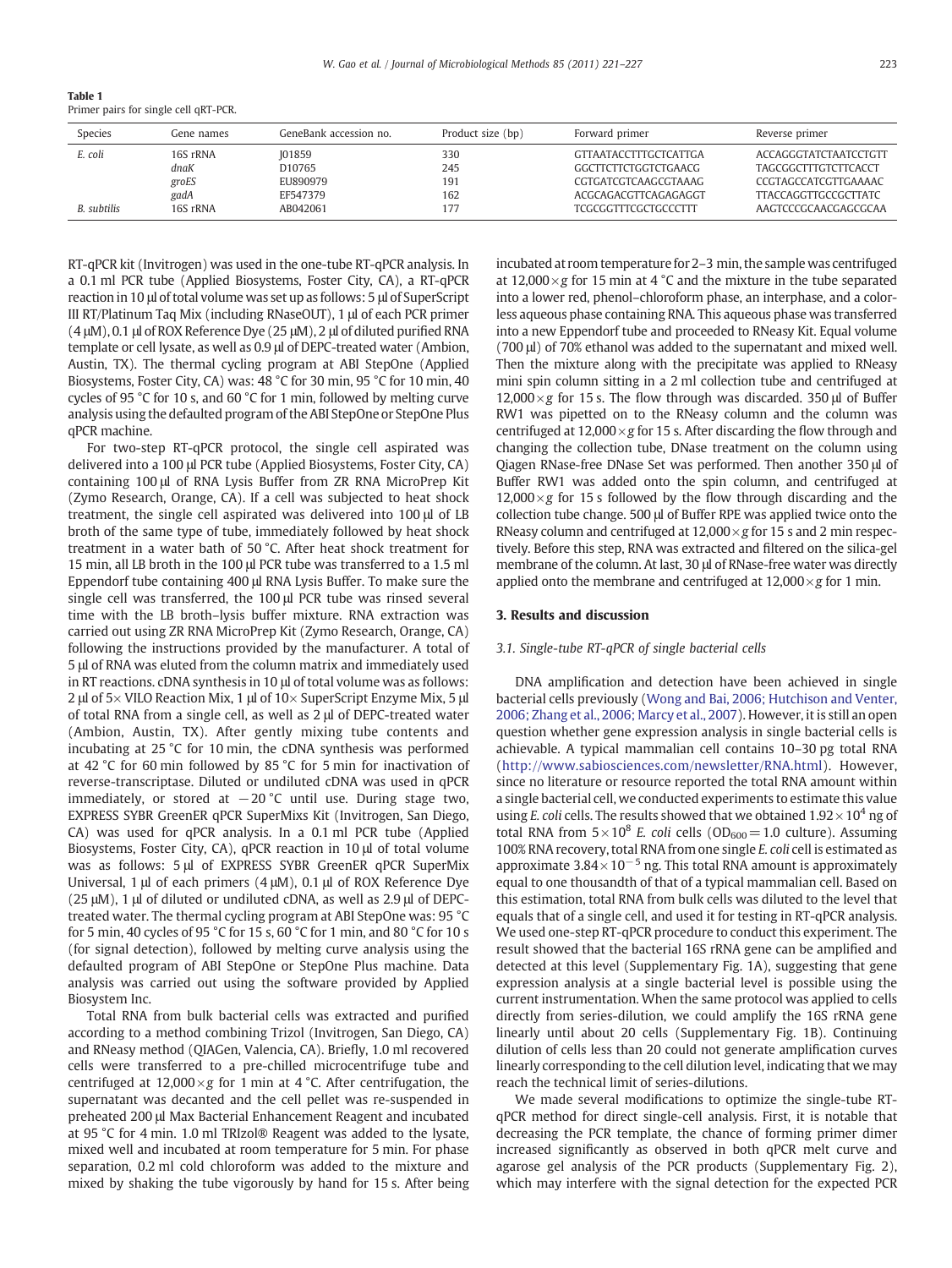<span id="page-3-0"></span>

Fig. 1. Expression of gadA gene in single E. coli cells with or without low pH treatment. Three cells were analyzed for each condition. Each curve is from measurement of one single E. coli cell.

products. To avoid this problem, we initially tried to low the primer concentration for single-cell analysis, but very little improvement was observed. We then redesigned primers capable of amplifying a relatively large DNA fragment of about 200 bp, which could be well differentiated from primer dimers that are typically about 100 bp. Second, we redesigned the thermal cycling program by including one step (at about 80 °C for 10 s) immediately following the annealing/ amplification step for dsDNA signal detection. At 80 °C, primer dimer will disappear since its melting temperature was less than 75 °C under our RT-qPCR conditions, and the target DNA fragment will remain intact since its melting temperature is more than 80 °C. Although eliminating primer dimers may be possible through continually optimizing PCR conditions including primer design and buffer components, this process is very time-consuming. Alternatively, our approach aimed at avoiding collect fluorescence from primer dimers and believed that even though we could not eliminate primer dimer problem in some cases, we could still collect fluorescence signal purely from PCR products. In addition, based on the data in Supplementary Fig. 2, the primer dimers become a significant issue only when  $10^3$ -10<sup>4</sup> dilution of the single-cell cDNA was used as template in this experiment. Our results demonstrated that under the newly optimized conditions, we could determine gene expression for the gadA gene, which encodes a glutamate decarboxylase isozyme and its mRNA copy number is much lower than that of 16S rRNA, directly using single E. coli cells. As shown in Fig. 1, three cells from an E. coli culture on minimal M9 medium (pH 7.0) and three cells from culture treated by low pH (5.0) were picked and analyzed. Obvious increased expression of the gadA was observed for all treated cells, consistent with the expected response of the gene reported in the bulk-cell study [\(Tucker and Conway, 2002\)](#page-6-0). In addition, a clear difference in terms of gene expression between cells was also observed, although by this single-tube (i.e. one gene per cell) analysis we were not able to distinguish technical variation from biological heterogeneity. To further confirm the qPCR results, we also run agarose gel analysis of the PCR products. Single band was observed for the single-cell qPCR and the qPCR products were further confirmed by sequencing.

# 3.2. Two-stage RT-qPCR of single bacterial cells

The limitation of the single-tube method compelled us to develop an approach to determine gene expression levels per bacterial cell so that biological heterogeneity can be assessed accurately. In order to achieve this goal, we divided the RNA isolation/cDNA synthesis and the qPCR into two stages and optimized each stage separately. During stage one, we first aimed at RNA isolation/purification of bacteria toward single cell level. Since no commercial kits are available for single bacterial cell RNA isolation/purification, we adapted several kits designed for RNA isolation/purification from mammal/eukaryotic cells. We found that ZR RNA MicroPrep Kit (Zymo Research, Orange, CA) was capable of RNA isolation/purification of both gram positive and negative bacterial cells without modifications. When bulk cells were applied, the efficiency and recovery rate of total RNA using this kit was comparable to that of a method combining Trizol (Invitrogen) and RNeasy Kits (Qiagene) (Unpublished data). At a bulk-cell level, we also evaluated the performance of ZR RNA MicroPrep Kit in RNA extraction/purification and found its performance was consistent from time to time and the maximum variation among different extraction was less than 15% of total RNA (Supplementary Table 1). Among kits used in RT reactions, SuperScript VILO cDNA Synthesis Kit (Invitrogen) was used in cDNA synthesis and its performance in RT reactions as evaluated at bulk-cell level was superior to other kits that we have evaluated (data not shown). We divided single-cell RNA



Fig. 2. Single-cell gene expression analysis by the two-step method. Amplification plots for three individual cells from the exponential growing population of E. coli (a) and B. subtilis (b). 16S rRNA gene is the amplification target. Each reaction used 1/20th of the cDNA, and three technical replicates are run. Average Cq values and standard deviations among three technical replicates are tabled inside the figure.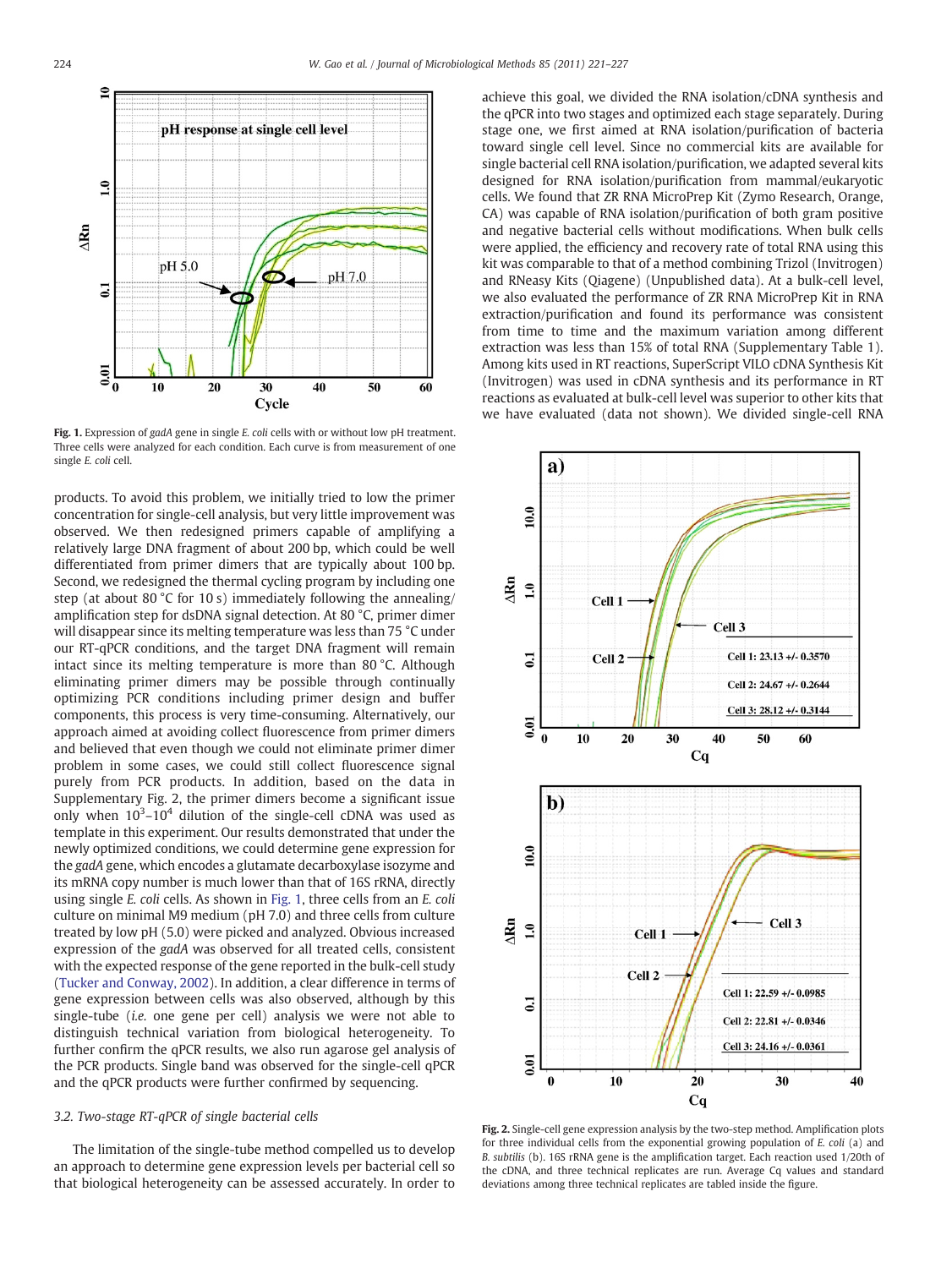sample equally into several tubes for RT reaction using SuperScript VILO cDNA Synthesis Kit. The qPCR results showed that Cq value is indistinguishable between cDNA templates generated from different RT reactions, indicating that RT reaction is highly repeatable and variation generated from each RT reaction was minimal in our experiments (Supplementary Table 2).

Using a serial dilution approach, we found that ZR RNA MicroPrep Kit was capable of total RNA isolation/purification from single digit number of bacterial cells. Furthermore, single E. coli cells were picked and loaded into Eppendorf tubes containing 100 μl of RNA Lysis Buffer from ZR RNA MicroPrep Kit (Zymo Research, Orange, CA). RNA extraction was carried out using ZR RNA MicroPrep Kit (Zymo Research, Orange, CA) following the manufacturer's instructions. A total of 5 μl RNA was eluted from a column matrix for immediate use in RT reaction using SuperScript VILO cDNA Synthesis Kit (Invitrogen).

We first applied the two-stage protocol to analyze highly expressed 16S rRNA genes from individual E. coli cells. The cDNA from each E. coli cell was divided into twenty portions and each portion was used in one qPCR analysis. A total of three qPCR analyses were performed for each gene. The results in [Fig. 2](#page-3-0) demonstrated that 16S rRNA gene expression can be detected with good reproducibility at this sub-single-cell level. To further confirm the qPCR results, we also run agarose gel analysis of the PCR products. Single band was observed for the single-cell qPCR and the qPCR products were further confirmed by sequencing. The standard deviation of qPCR Cq value is less than 0.350 among technical replicates for all cells. In addition, the results also indicated obvious gene-expression heterogeneity for 16S rRNA with standard deviation of qPCR Cq value greater than 2.70 among three cells tested [\(Fig. 2](#page-3-0)a). The same protocol was also successfully applied to gram-positive bacterium B. subtilis ([Fig. 2b](#page-3-0)). The standard deviation of qPCR Cq value is less than 0.10 among technical replicates for all cells, while cell–cell difference for 16S rRNA expression could be more than 1.5 Cq value among three cells tested.

# 3.3. Comparative single cell qRT-PCR

To evaluate whether the two-stage method can determine multiple gene expression changes in response to environmental conditions, we then applied it to heat-shock treated E. coli cells. Individual E. coli cells were picked from the control culture and treated cultures respectively, and each cell was used for analysis of three genes: 16S rRNA, dnaK and groES genes. In addition, qPCR for each gene was run in triplicates. In this case, we expect the 16S rRNA gene to stay relatively stable after heathock treatment, which could serve as an internal control, while dnaK and groES genes should be up-regulated upon stress [\(Bardwell and](#page-6-0) [Craig, 1987; Tao et al., 1999](#page-6-0)). Single-cell gene expression analysis revealed an obvious increase of dnaK and groES expression levels in heat-shocked cells, in contrast to a minor decrease of 16S rRNA gene expression (Fig. 3). The target genes (i.e. 16S rRNA, dnaK and groES genes) were amplified to detectable levels under both control and treatment conditions. In this case, although negative controls were showing up in several PCR runs, they were well differentiated from the positive samples in terms of Cq number. Standard deviations among technical replicates and among biological replicates (i.e. single cells) were summarized in [Table 2](#page-5-0). The standard deviation among technical replicates is typically 1.0–1.5% of the average Cq value, while standard deviation among biological replicates (cell–cell heterogeneity) is mostly greater than 4.0–7.0% of the average Cq value. The results demonstrated conclusively that the two-step RT-qPCR approach not only allowed reliable measurement of gene expression at the single bacterial cell level, but also provided the resolution needed to distinguish cell



Fig. 3. Single-cell gene expression of E, coli for cellular responses to high temperature. Three cells (biological replicates) for each condition (controls vs. heat-shock) were individually isolated and each cell was used for analysis of three genes: 16S rRNA, dnaK and groES. CC: control cell; HS: heat-shock cell. Three technical replicates (same amount of cDNA obtained from the same cell) are used for all qPCR analysis. Each reaction used 1/20th of the cDNA. The standard deviations between biological replicates and among technical replicates are indicated in [Table 1](#page-2-0). a) Amplification plot for 16S rRNA gene. b) Amplification plot for dnaK gene. c) Amplification plot for groES gene. Standard deviations among various replicates are listed in [Table 1](#page-2-0).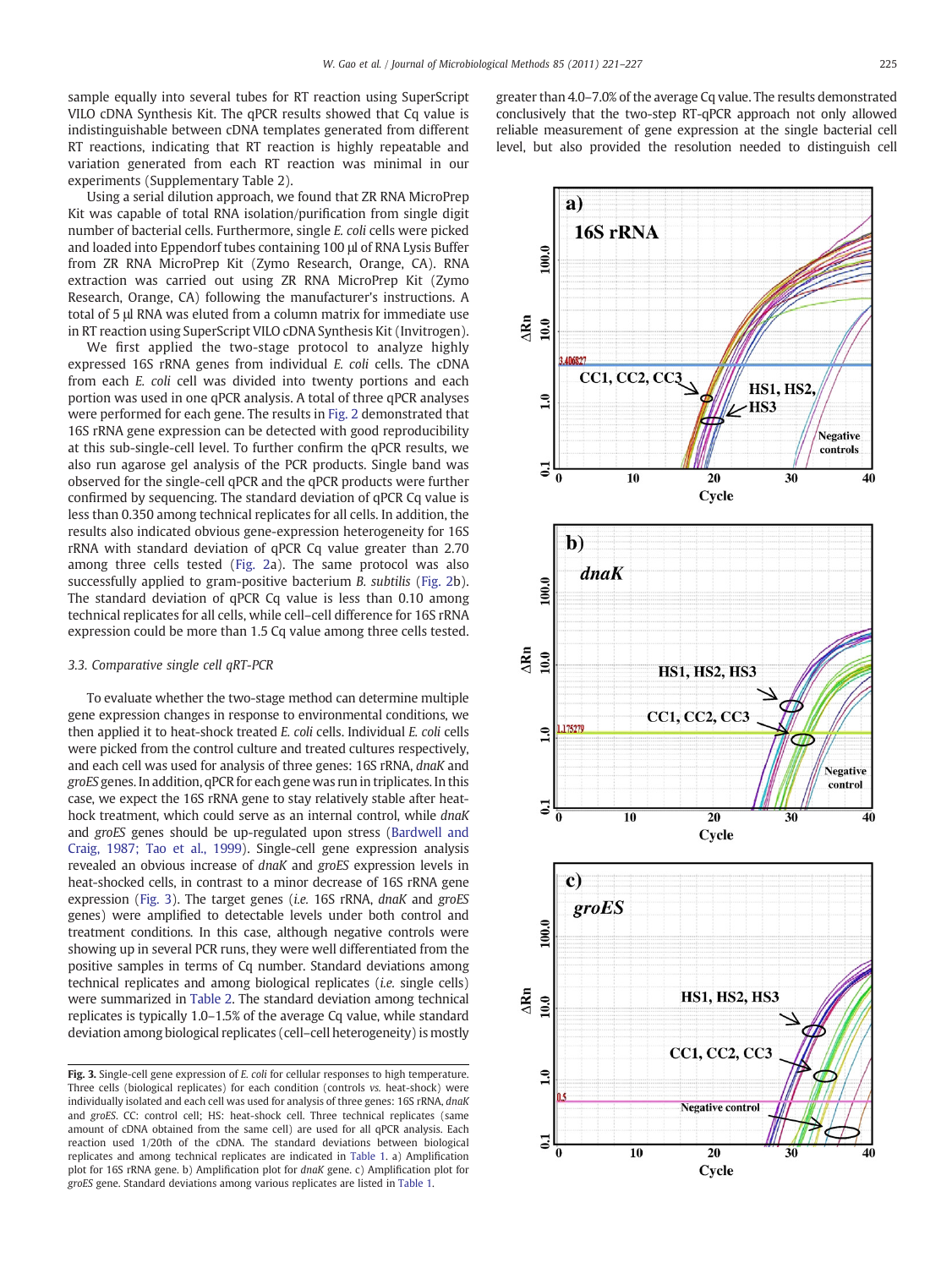#### <span id="page-5-0"></span>Table 2

Average qPCR Cq values and standard deviation among all technical and biological replicates.

|          | Control CC (Avg $Cq \pm StDv$ ) |                    | Heat shock HS (Avg $Cq \pm StDv$ ) |                    |
|----------|---------------------------------|--------------------|------------------------------------|--------------------|
| 16S rRNA | Cell no. 1                      | $20.6777 + 0.3125$ | Cell no. 1                         | $21.7777 + 0.1864$ |
|          | Cell no. 2                      | $20.7948 + 0.0689$ | Cell no. 2                         | $23.2901 + 0.2512$ |
|          | Cell no. 3                      | $21.0096 + 0.1281$ | Cell no. 3                         | $22.4832 + 0.0818$ |
| dnaK     | Cell no. 1                      | $30.2822 + 0.1763$ | Cell no. 1                         | $28.6768 + 0.1008$ |
|          | Cell no. 2                      | $31.7915 + 0.3143$ | Cell no. 2                         | $27.7821 + 0.0468$ |
|          | Cell no. 3                      | $31.0435 + 0.3126$ | Cell no. 3                         | $28.7926 + 0.2161$ |
| groES    | Cell no. 1                      | $31.4224 + 0.4704$ | Cell no. 1                         | $28.7846 + 0.1268$ |
|          | Cell no. 2                      | $32.1555 + 0.4673$ | Cell no. 2                         | $28.1949 + 0.0606$ |
|          | Cell no. 3                      | $32.5109 + 0.7372$ | Cell no. 3                         | $29.5052 + 0.0537$ |

responses to environmental factors at the single cell level and geneexpression heterogeneity among single cells.

In some of the experiments, we found that NTC (No Template Control) is also amplified, although typically they are at least 3–10 PCR cycles later than the samples. One possible source of DNA/RNA contamination is the qPCR enzymes and reagents that we purchased directly from the commercial vendors, suggesting in the future the higher QC standard may be needed for commercial enzyme/reagents used for various single-cell based studies.

3.4. How many genes can be analyzed simultaneously from a single bacterial cell?

Our ultimate goal is to establish a method for quantitatively measuring gene expression levels for all the genes in a single bacterial cell. However, the qRT-PCR approach is generally considered a low throughput technique which can analyze only a few dozen genes at the most each time when compared with other gene expression analysis tools, such as the DNA microarray. To address the issues, several attempts have been made to develop chip-based qPCR methods for large-scale gene expression analysis [\(Stedtfeld et al., 2008\)](#page-6-0). In one recent study, [Spurgeon et al. \(2008\)](#page-6-0) described a high throughput gene expression platform that allows 2304 simultaneous real time PCR gene expression measurements of 18 different human tissues in a single chip with good reproducibility. The data obtained have excellent concordance with conventional real time PCR and the microfluidic dynamic arrays show better reproducibility than commercial DNA microarrays [\(Spurgeon et al., 2008\)](#page-6-0). To evaluate whether the two-stage method can be integrated into a similar high throughput platform for whole-genome analysis, we performed experiments to determine whether the method is sensitive enough to amplify low-copy number genes or whether RNA isolated from single bacterial cells is enough for up to several hundred or thousand qRT-PCR reactions (i.e. typical microbial genomes contain 2000–7000 genes). To do so, total RNA was isolated from a single E. coli cell and was then converted to cDNA as described previously. The cDNA obtained in 10 μl was diluted using ddH<sub>2</sub>O up to several thousand folds. One µl of cDNA samples out of 10,  $10^2$ ,  $10^3$ ,  $10^4$ ,  $10^5$  and  $10^6$ -fold dilutions was used to perform qPCR in a total volume of 10 μl under the identical conditions established above. The 16S rRNA gene was the qPCR target, and each dilution level was run in four replicates. The result in Fig. 4 showed that detectable amplification was achieved even when the cDNA was diluted  $10<sup>3</sup>$  folds with the variation among four technical replicates of the same dilution level still very minimal (mostly with standard deviation less than 1.0%). No amplification was found for negative control. However, when cDNA was diluted by 10<sup>4</sup>-fold, the variation among three technical replicates became very significant (greater than 5.0%). Even taking into consideration that expression level of mRNA molecules is much lower than 16S rRNA, the results still suggested that the current two-stage qRT-PCR method can possibly achieve gene expression measurements for multiple highly expressed genes.The method thus has significant advantages over various existing single-cell gene expression technologies (i.e. fluorescence microscopy



Fig. 4. Gene expression analysis using diluted cDNA from a single bacterial cell. Amplification plots for the 16S rRNA gene are shown. The dilution levels from total cDNA obtained from a single E. coli cell are indicated inside the plots. For each dilution level, four technical replicates are used. The standard deviations among technical replicates for various dilution levels are indicated. Average Cq values and standard deviations among four technical replicates are tabulated inside the figure.

based methods), and can be amenable for whole-genome transcriptomics technology for single bacterial cells in the future.

### 4. Conclusion

In this work, we developed two RT-qPCR based methods for gene expression at the single bacterial level. Both methods are based on inexpensive SYBR Green chemistry. The first method features a singletube RT-qPCR with a modified RNA isolation protocol for a single bacterial cell in a low total volume of RT-qPCR reaction (5–10 μl), while the second method features separated RNA isolation/cDNA synthesis and qPCR steps which allow multiple gene expression analyses for single bacterial cells. We tested the methods in single cells isolated from exponential growth and stress-treated E. coli populations, and the results demonstrated conclusively that quantitative analysis of gene expression can be achieved in a single bacterial cell with good reproducibility. In addition, significant gene-expression heterogeneity was also observed among the isogenic population. Given the facts that the methods can be easily established in most RT-PCR instrumentation and relatively inexpensive to work, we anticipate the methods should be amenable to many applications involved in gene expression analysis in single bacterial cells. Currently we run the qPCR in a 5–10 μl volume under the standard instrument settings and predict that if further effort is made to combine this qPCR method with microfluidics, it will decrease the templates needed for each qPCR reaction and achieve whole-genome gene expression analysis for single bacterial cells ([Kelly and Woolley, 2005](#page-6-0)). This eventually will enhance our understanding of physiology and biochemistry of microbial cells in many ways.

Supplementary materials related to this article can be found online at doi: 10.1016/j.mimet.2011.03.008.

# Acknowledgments

The authors would like to thank Aida Mohammadreze, Raisa Ahmad, Sarah Williamson, and Dr. Yasser Anis for their assistance with singlecell picking. This work was supported by a grant from the NIH National